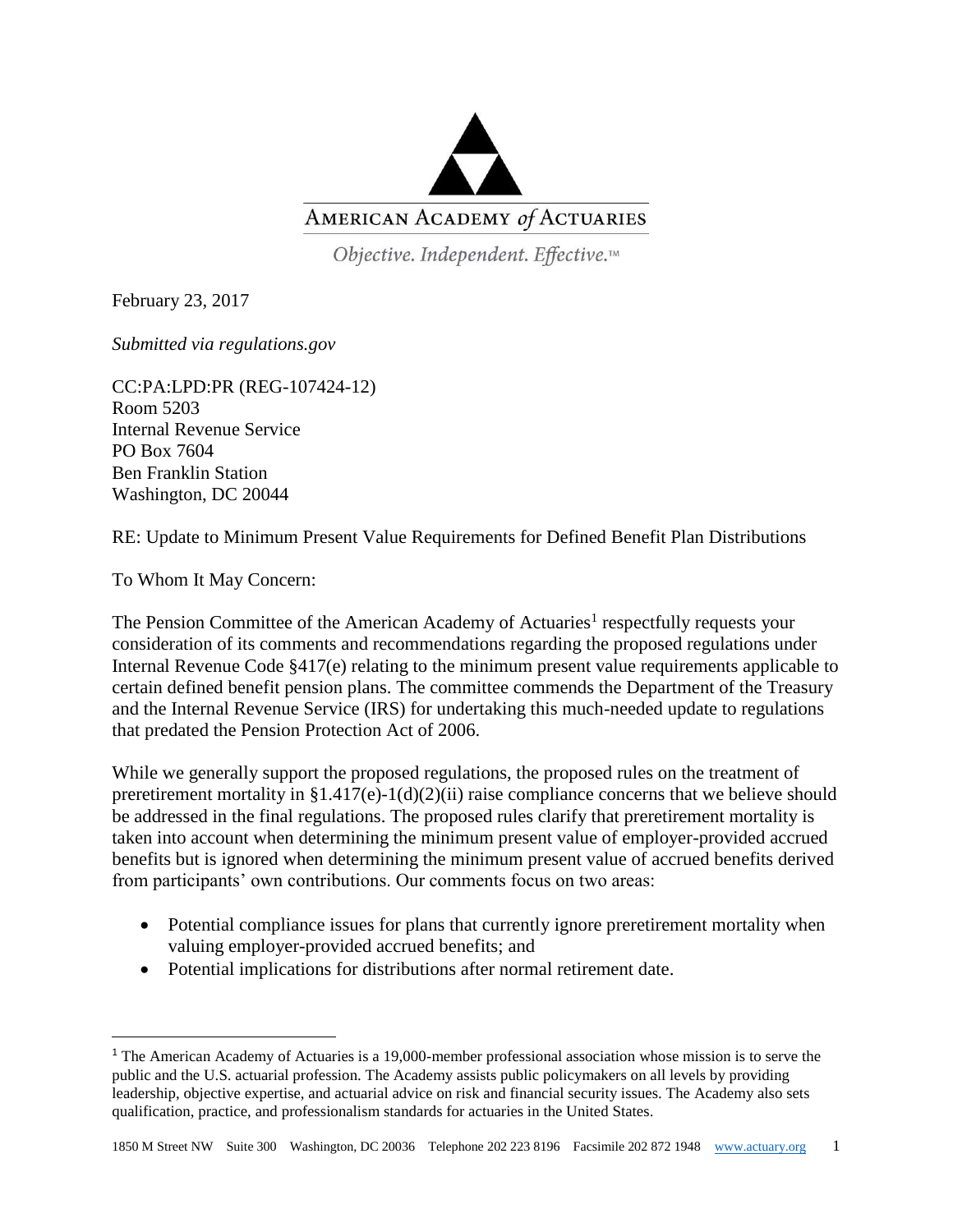## **Plans that currently ignore preretirement mortality in minimum present value calculations**

Many plans that provide death benefits equal to the full value of participants' accrued benefits or provide the qualified preretirement survivor annuity (QPSA) at no cost to the participant currently ignore preretirement mortality when determining the minimum present value of employer-provided accrued benefits. The proposed clarification that preretirement mortality should be taken into account in this calculation without regard to a plan's death benefit provisions raises a compliance "catch-22" for these plans:

- Amending the plan to take preretirement mortality into account would appear to be a reduction in an optional form of payment that is prohibited under §411(d)(6) anti-cutback rules.
- Continuing to ignore preretirement mortality could violate the requirement in Treasury Regulations §1.401(a)-20, Q&A-16, that the qualified joint and survivor annuity (QJSA) for married participants must be at least as valuable as any other optional form of benefit payable under the plan at the same time. The exception to this "QJSA-most-valuable rule" for §417(e) payment forms apparently would not be available to these plans because the minimum present value calculated ignoring preretirement mortality would exceed the amount "calculated using the applicable interest rate (and, for periods when required, the applicable mortality table) under section 417(e)(3)."
- Furthermore, some plans may be operating under court orders requiring them to ignore preretirement mortality. It would be impractical for these plans to change their minimum present value calculations, even if anti-cutback relief were available.

**Recommendation:** While the proposed regulations are helpful to many plans that currently apply preretirement mortality when determining the minimum present value, we recommend the following changes to avoid introducing a compliance problem for plans that currently do not reflect preretirement mortality.

- Revise Treasury Regulations  $$1.401(a)-20$ , Q&A-16, to provide that plans do not violate the QJSA-most-valuable rule merely because the amount payable under an optional form subject to the minimum present value requirement of  $\S417(e)(3)$  (hereafter abbreviated as " $417(e)$ ") is calculated using the applicable interest rate and applicable mortality table, regardless of whether preretirement mortality is ignored or taken into account.
- Provide anti-cutback relief for plan amendments to determine the  $§417(e)$  minimum present value of employer-provided accrued benefits reflecting preretirement mortality, if adopted by the last day of the plan year in which the final rule takes effect.

## **Distributions after normal retirement date**

The proposed regulations provide that the present value of a §417(e) payment form "cannot be less than the present value of the accrued benefit payable at normal retirement age, except to the extent that, for an optional form of benefit payable after normal retirement age, the requirements for suspension of benefits under section  $411(a)(3)(B)$  are satisfied." §1.417(e)-1(d)(2)(ii) further provides that "except as provided under paragraph (d)(2)(ii)(B) of this section, the probability of death under the applicable mortality table is taken into account for purposes of determining the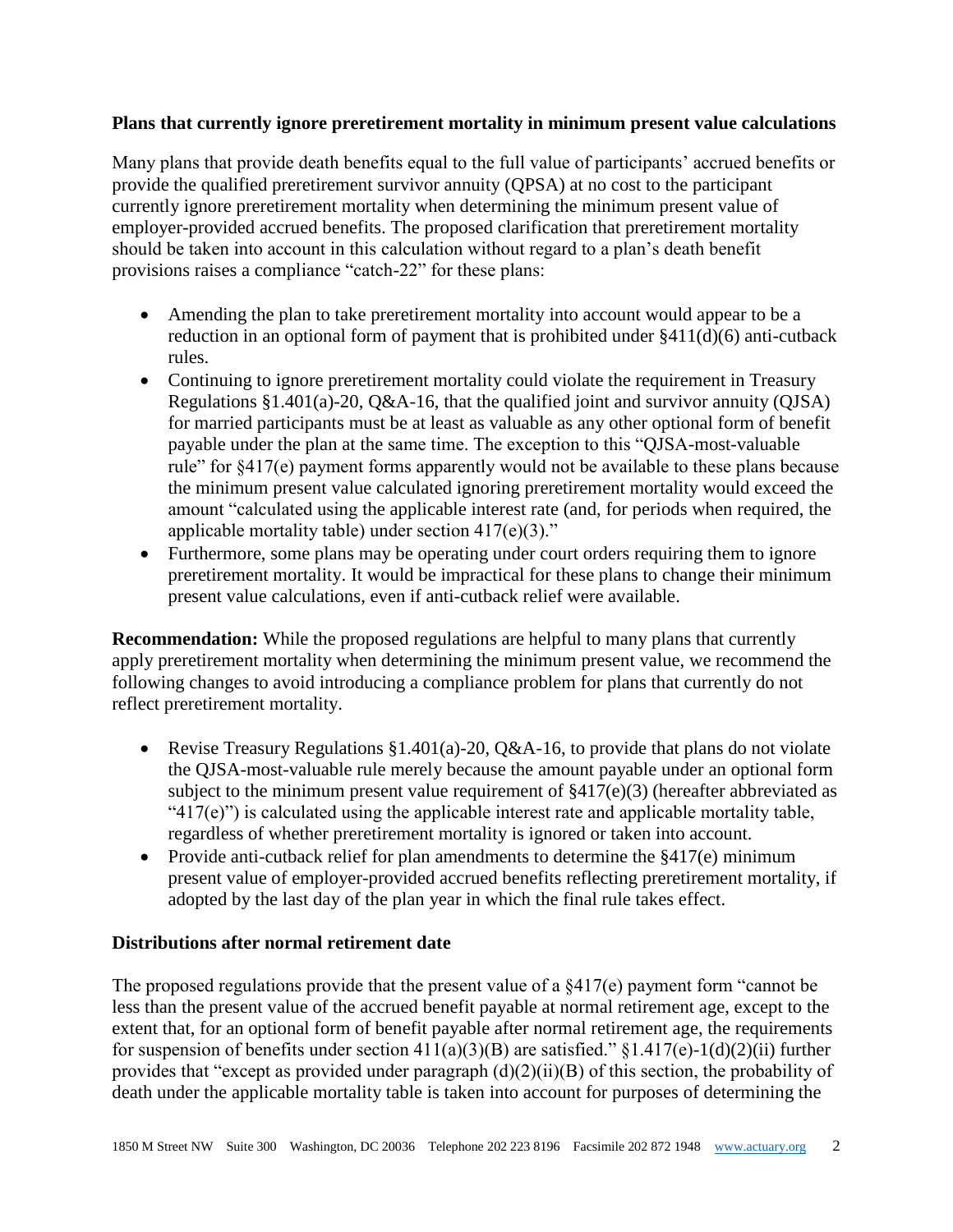present value under this paragraph (d) without regard to the death benefits provided under the plan (other than a death benefit that is part of the normal form of benefit or part of another optional form of benefit, as described in  $$1.411(d)-3(g)(6)(ii)(B)$ , for which present value is determined)." The proposed requirement to take preretirement mortality into account when valuing employer-provided benefits, regardless of the plan's death benefit provisions, could be interpreted to apply both before and after normal retirement date. It is unclear if this is the intent with respect to late retirement calculations.

The prevailing practice among traditional-formula plans that do *not* either suspend benefits<sup>2</sup> or require benefits to start at normal retirement age is to determine §417(e) payment forms at late retirement date in two steps:

- 1. A late retirement benefit in the plan's normal form of payment is calculated using the process laid out in the April 11, 1988, proposed regulations §1.411(b)-2(b)(4)(iii). The actuarial adjustment for late retirement is determined using the plan's specified interest and mortality assumptions. Preretirement mortality is often ignored when the plan provides ancillary death benefits without charge to the participant between normal and late retirement age, consistent with the rules for adjusting §415 limits for late retirement (Treasury Regulations §1.415(b)-1(e)(3)). Ignoring preretirement mortality for the period between normal and deferred retirement dates is particularly prevalent among plans that provide a death benefit equal to the full value of the participant's accrued benefit. Because the actuarial increase is provided to prevent a decline in the value of the accrued benefit, this adjusted benefit payable in the plan's normal form becomes the participant's accrued benefit at the late retirement date.
- 2. The §417(e) minimum present value is calculated by multiplying the result of step 1 by an immediate annuity factor at the participant's late retirement age determined using the §417(e) applicable interest and mortality assumptions. Because an immediate annuity factor is used in this calculation, there is no preretirement period in which to reflect or ignore mortality.

The proposed clarification in the rules could be interpreted as requiring plans to determine the minimum present value of late retirement benefits by using §417(e) applicable interest and mortality assumptions—taking preretirement mortality into account—in step 1 as well as in the optional payment form factor in step 2. This would be a significant change for many plans and raises a number of concerns:

• §417(e) interest and mortality assumptions, which change at least annually, are inherently forward-looking, in that they are current as of the annuity starting date and, in the case of the segment rates, apply to specific future periods. This structure does not lend itself to a logical application to periods prior to the annuity starting date, which is required when determining actuarial increases for late retirement. For example, consider a plan that uses a plan-year stability period to set §417(e) assumptions. Could the plan use the §417(e) assumptions in effect on the annuity starting date to determine the actuarial increase for the entire period from normal retirement date to late retirement date? If so, what interest rate should apply for the period from normal retirement date to annuity starting date? Or would the plan need to use the §417(e) assumptions in effect during each plan year to determine the actuarial increase for that plan year, and the assumptions in effect at the

 $\overline{\phantom{a}}$ 

<sup>&</sup>lt;sup>2</sup> Or after the  $$401(a)(9)$  required beginning date for plans that do suspend benefits.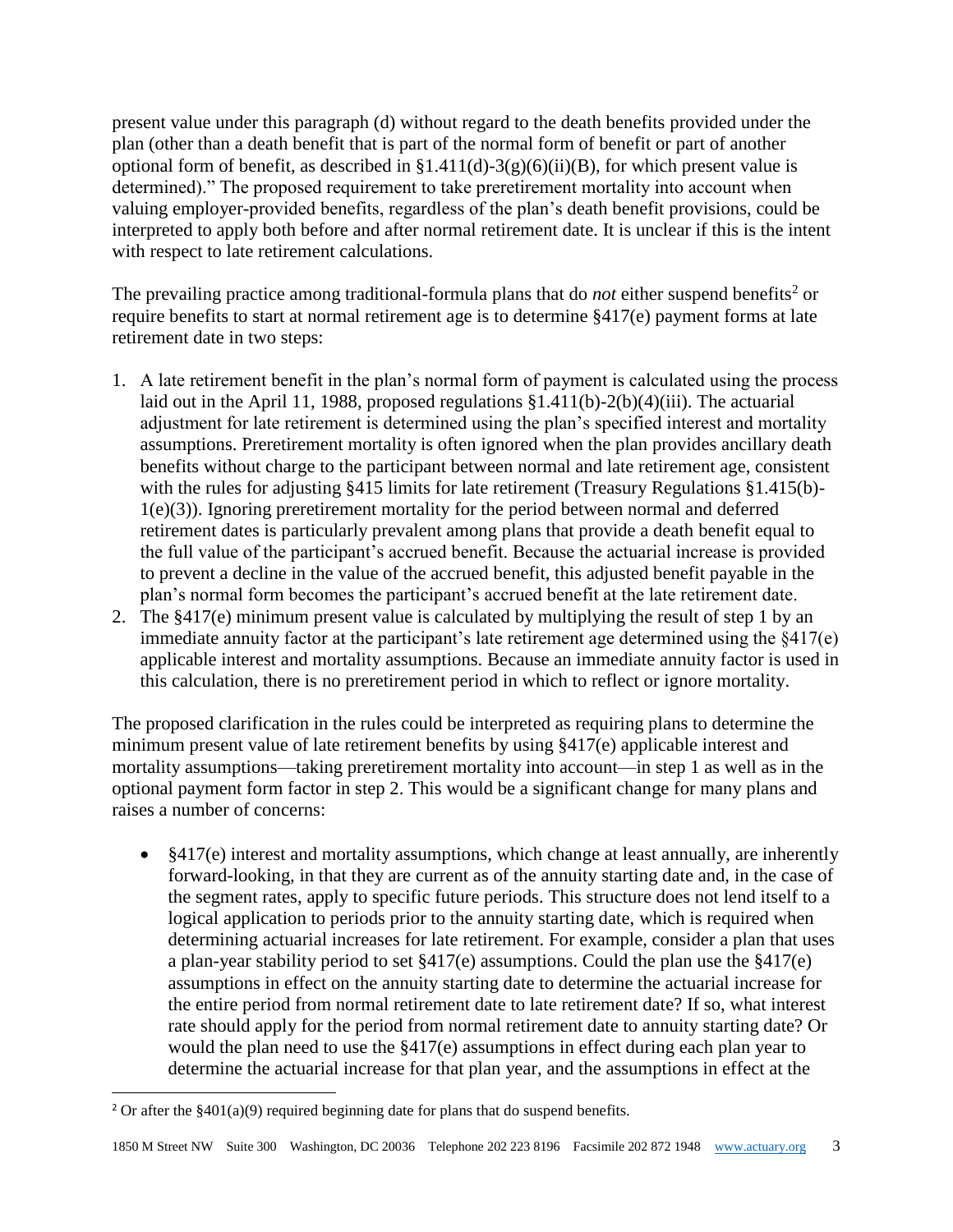late retirement date to determine the optional form factor? Requiring the latter would greatly complicate late retirement calculations and require extensive reprogramming of benefit calculation systems for plans that currently use a single set of assumptions to calculate the cumulative increase.

- Plans providing ancillary death benefits without charge to the participant between normal and late retirement date would be forced to pay for them twice: once by providing ancillary death benefit coverage to participants during this period (and thus paying benefits to surviving spouses or other beneficiaries of deceased participants), and a second time by providing survivorship credits to those who survive to their late retirement date. This situation differs fundamentally from benefits that commence prior to normal retirement age, where the death benefit coverage between the annuity starting date and normal retirement date hasn't yet been provided at the time benefits commence. In this situation, the plan could be amended to eliminate free death benefit coverage (by imposing a charge for participants who elect coverage), which supports the argument that the participant is not yet vested in that coverage and need not be compensated for its value when he or she receives an early distribution. In the late retirement case, the retiring participant has already received the death benefit coverage and as a result it is no longer forfeitable. Requiring late retirement adjustments to include a survivorship credit regardless of the plan's death benefit could lead these plans to drop ancillary death benefits, to the detriment of plan participants and their surviving spouses or other beneficiaries.
- A requirement to take preretirement mortality into account in late retirement adjustments regardless of whether benefits are forfeited on death would be inconsistent with IRS rules for calculating 415 limits (Treasury Regulations §1.415(b)-1(e)(3)).

While the proposed rules specifically address  $\S417(e)$  minimum present value rules, we are concerned they may be interpreted as a shift in IRS' and Treasury's views regarding the actuarial increase required to prevent a forfeiture after normal retirement age under §411. As noted above, prevailing practice is to reflect preretirement mortality only to the extent benefits would be forfeited on death before payments start, as spelled out under Treasury Regulations §1.415(b)- 1(e)(3). Any change that would require plans to reflect preretirement mortality in late retirement adjustments without regard to a plan's death benefit provisions would force plans that do not charge preretirement death benefit coverage to pay twice for any death benefits provided between normal and late retirement date, and could lead plans to drop these benefits.

**Recommendation:** The final regulations should make clear (and provide examples illustrating) that when a participant delays starting benefits until after normal retirement age and benefits are not suspended under §411(a)(3)(B), the accrued benefit at the participant's late retirement date reflects actuarial adjustments using the *plan's* actuarial equivalence assumptions, which may be different from §417(e) assumptions and which may ignore preretirement mortality to the extent benefits are not forfeited upon death, as provided in Treasury Regulations §1.415(b)-1(e)(3). The minimum present value of a late retiree's accrued benefit would then be the actuarial equivalent of the accrued benefit payable at the participant's late retirement date in the plan's normal form of payment, determined using the §417(e) applicable interest and mortality assumptions as of the late retirement date (rather than the present value of the accrued benefit payable at normal retirement age calculated using §417(e) assumptions). Preretirement mortality is not relevant for